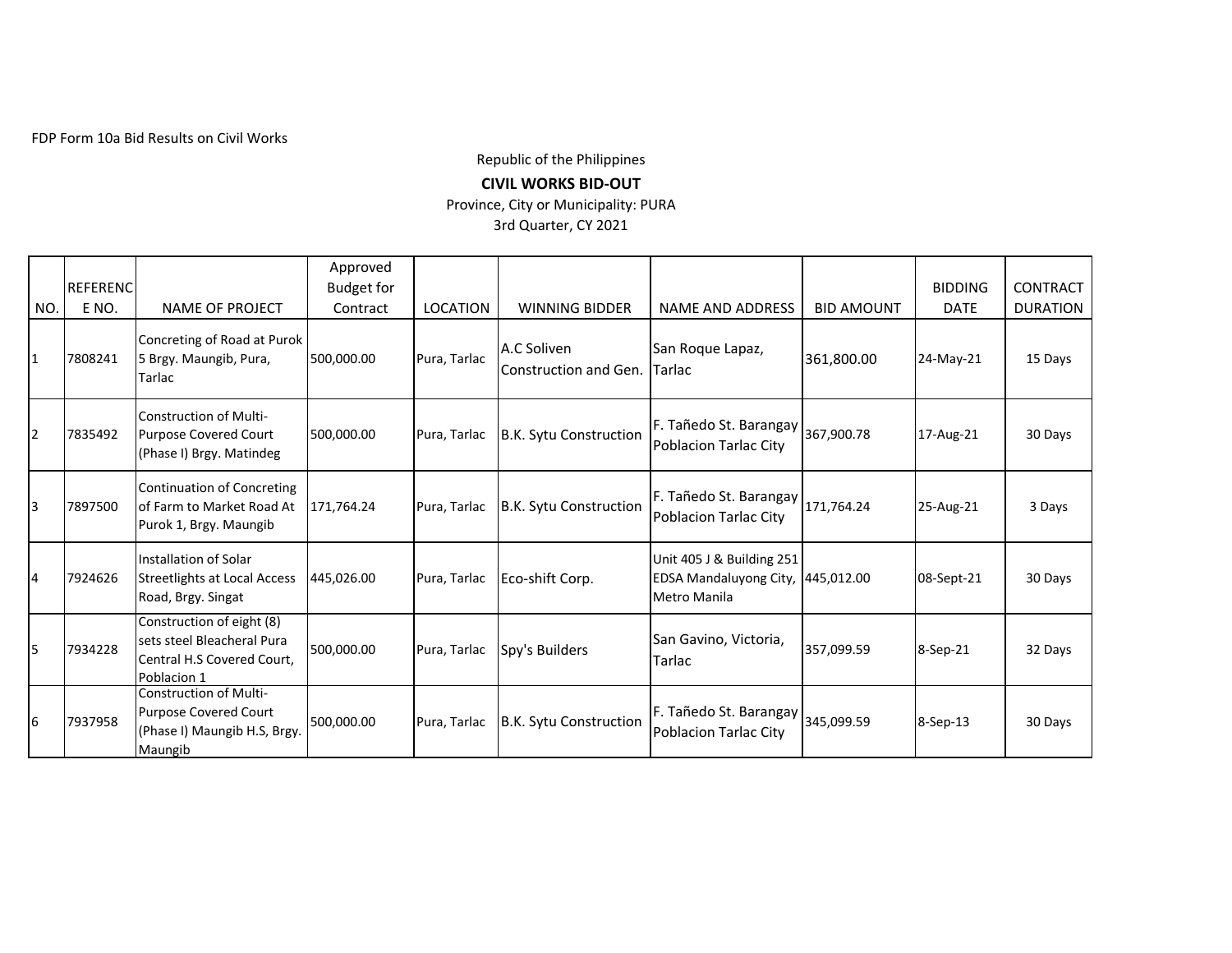|    | 7938003 | Concreting of Road at Purok 500,000.00<br>5 Brgy. Buenavista                   |            | Pura, Tarlac | Oxcon Ent.             | Camiling, Tarlac                                           | 346,674.51 | 13-Sept-21 | 15 Days |
|----|---------|--------------------------------------------------------------------------------|------------|--------------|------------------------|------------------------------------------------------------|------------|------------|---------|
| l8 | 7971474 | Construction of Multi-<br>purpose covered court<br>(Phasell) Brgy. Matindeg    | 132,300.00 | Pura, Tarlac | B.K. Sytu Construction | F. Tañedo St. Barangay 132,300.00<br>Poblacion Tarlac City |            | 27-Sep-21  | 15 DAys |
| 19 | 7971530 | Construction of Multi-<br>purpose covered court<br>(Phase II) Brgy. Buenavista | 150,585.00 | Pura, Tarlac | Spy's Builders         | San Gavino, Victoria,<br>Tarlac                            | 150,585.00 | 27-Sep-21  | 10 Days |

We hereby certify that we have reviewed the contents and hereby attest to the veracity and correctness of the data or information contained in this document.

**BAC Secretariat Head BAC Chairperson**

**ERNESTO G. BENITEZ**<br> **ERNESTO G. BENITEZ**<br> **MARILOU T. QUITLONG**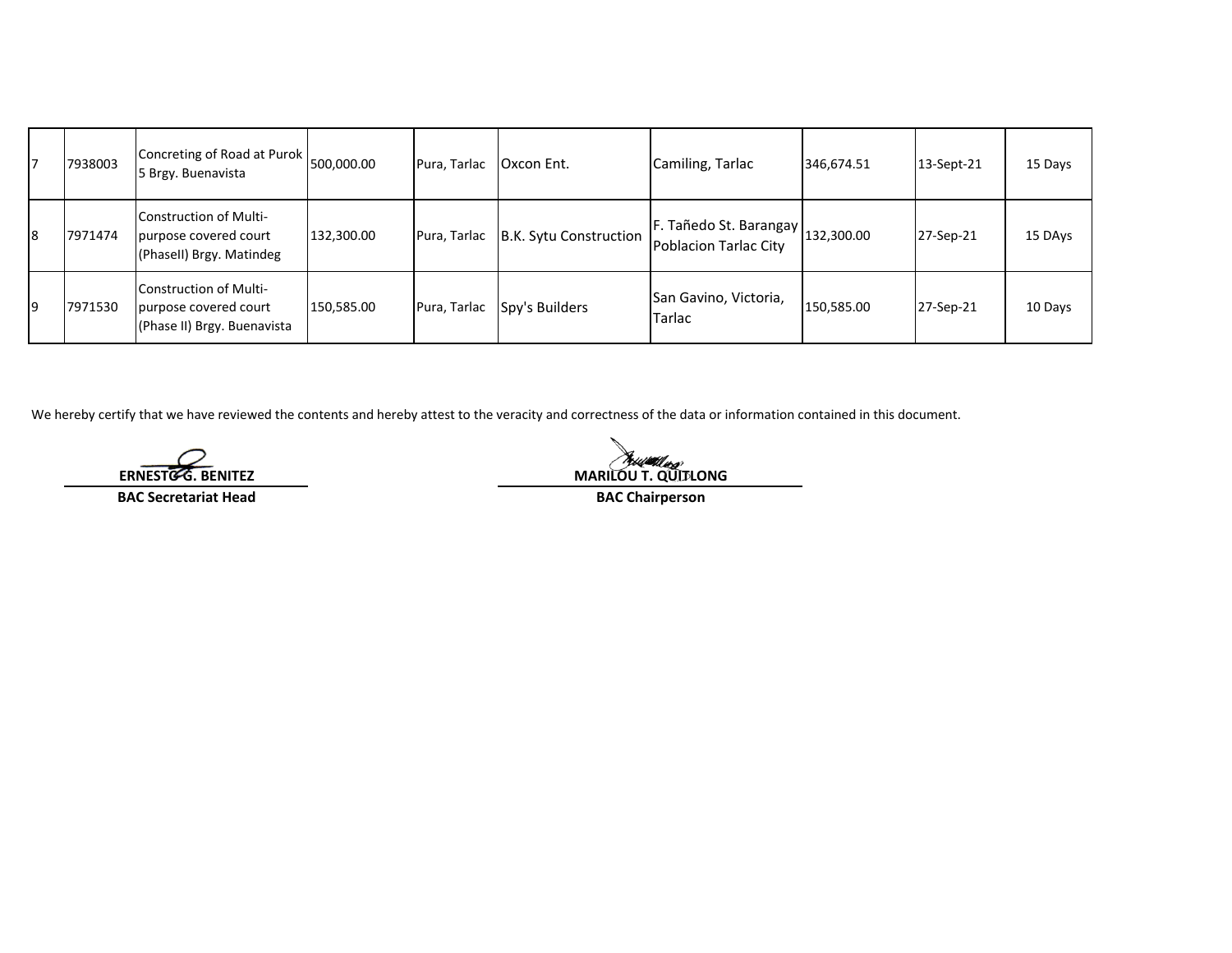FDP Form 10b - Bid Results on Goods and Services

## Republic of the Philippines **GOODS AND SERVICES BID-OUT**

Province, City or Municipality:PURA 3rd Quarter, CY 2021

| NO. NO.                 | <b>REFERENCE</b> | <b>IITEM DESCRIPTION</b>                                                                             | <b>Approved</b><br><b>Budget for</b><br><b>Contract</b> | <b>WINNING BIDDER/S</b>                    | NAME AND ADDRESS OF BIDDER                                        | <b>BID AMOUNT</b> | <b>DATE OF</b><br><b>BIDDING</b> |
|-------------------------|------------------|------------------------------------------------------------------------------------------------------|---------------------------------------------------------|--------------------------------------------|-------------------------------------------------------------------|-------------------|----------------------------------|
| $\overline{1}$          | 7819946          | Purchase of Two (2) units<br>emergency vehicle for brgy. 2,216,000.00<br>Pob.3 & Brgy. Cadanglaan    |                                                         | Carworld                                   | Brgy. San Roque, Tarlac City                                      | 2,215,000.00      | July 26,2021                     |
| $\overline{2}$          | 7829033          | Purchase of 118 dumptruck 500,000.00<br>sand (11cu.m/Dt)                                             |                                                         | Hor-vert Enterprises                       | Romulo Highway, Happy Hills Subd. Bgry.<br>Carangian, Tarlac City | 449,422.47        | Aug. 4,2021                      |
| $\overline{3}$          | 7879724          | Purchase of One (1) Electric<br>Demolition Hammer, One<br>(1)                                        | 150,800.00                                              | Tarlac Robert "G"<br><b>Motors Trading</b> | #288 F. Tañedo St., Brgy. San Nicolas,<br>Tarlac City             | 150,000.00        | Aug. 18, 2021                    |
| $\overline{4}$          | 7971574          | Purchase of 354 bags<br>Ammonium sulfate fertilizer 283,600.00<br>(21-0-0) 50 kgs/bag                |                                                         | IG Bernal Agr'l<br>supplies Trading        | Anao, Tarlac                                                      | 283,583.27        | Sept 27,2021                     |
| $\overline{\mathbf{5}}$ | 7981626          | Purchase of Grocery Items<br>for the Implementation of<br>11th Cycle Supplemental<br>Feeding Program | 303,360.00                                              |                                            | R.P Corpus Sales Ent. Estipona, Pura, Tarlac                      | 303,360.00        | Sept 28,2021                     |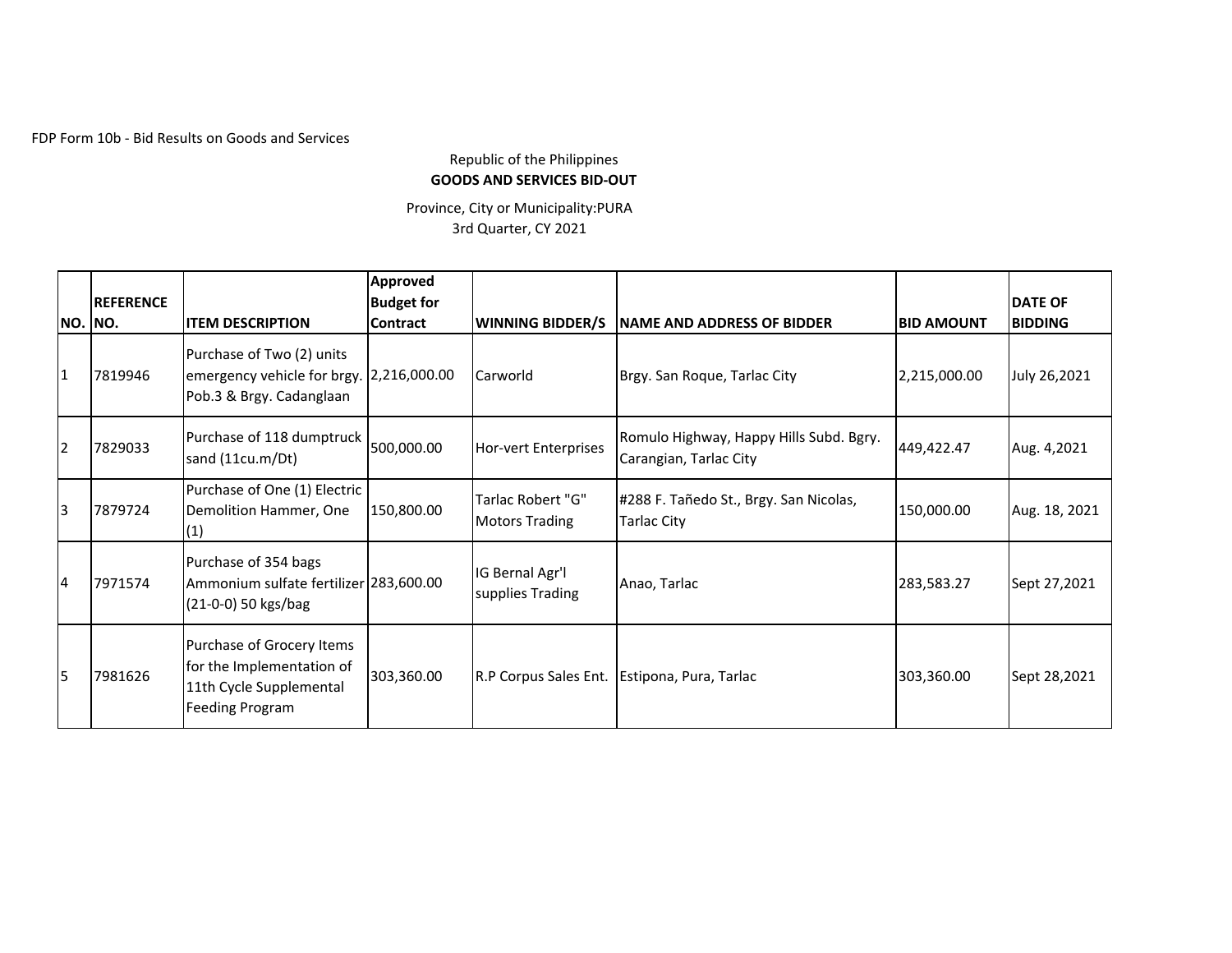| I6 | 7981573 | Purchase of Grocery Items<br>for the Implementation of<br>11th Cycle Supplemental<br>Feeding Program | 674,880.00 | Waltermart<br>Supermarket Inc. | Paniqui, Tarlac | 674,880.00 | Sept 28,2021 |
|----|---------|------------------------------------------------------------------------------------------------------|------------|--------------------------------|-----------------|------------|--------------|
|----|---------|------------------------------------------------------------------------------------------------------|------------|--------------------------------|-----------------|------------|--------------|

We hereby certify that we have reviewed the contents and hereby attest to the veracity and correctness of the data or information contained in this document.

**ERNESTO G. BENITEZ**

**BAC Secretariat Head**

Reservation **MARILOU T. QUITLONG**

**BAC Chairperson**